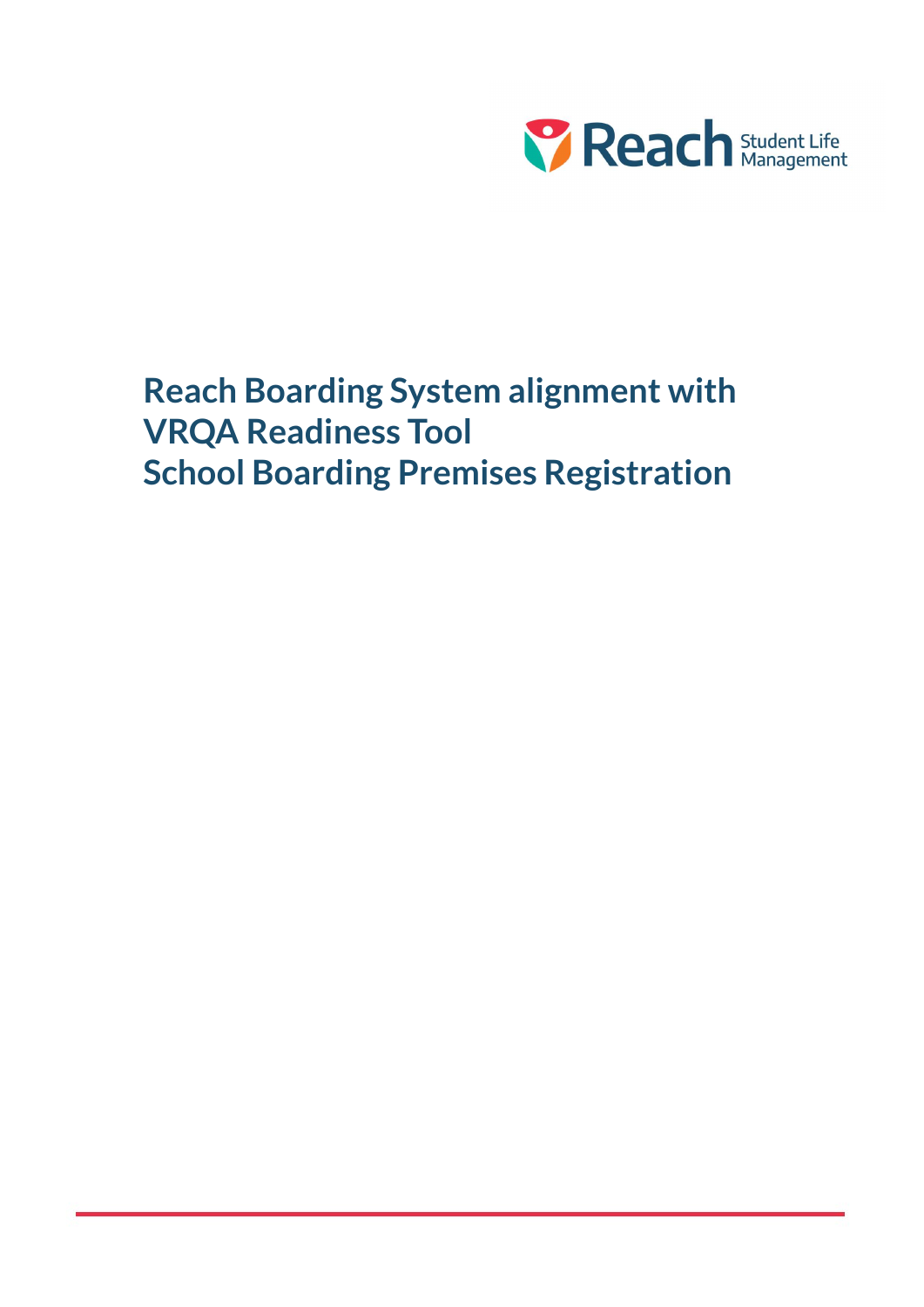# Reach Boarding System alignment with VRQA Boarding Premises Registration

In preparation for Victorian schools' requirements to complete the VRQA School Boarding registration process Reach has assessed the Readiness Tool provided by the VRQA to assist

schools completing the deeming process of self-assessment. We have identified alignments where Reach assists schools to comply with the VRQA registration requirements and standards.

#### Compliance with the Worker Screening Act 2020

- Staff Profiles can by populated with Attributes
- Attributes can be configured as Qualifications or Requirements
- Expiry dates or required dates assigned to Attributes to monitor their state (Coming in Term 4 2021)
- Documents can be uploaded to staff profiles

# Acceptance Policy

- Codes of Conduct can be stored as documents on portals
- Policy documents or Codes Of Conduct can be published as content on Reach portals and in mobile app (Reach Content Management Release Sept 2021)
- In future (Jan 2022), Reach will be able to monitor if Codes of Conduct or Policy documents have been opened and acknowledged with records of date and status reportable in Reach on individual profiles and as aggregated reports
- Documents published to the Reach portal can be managed for restricted access or visibility by user types

# Register of Students

- Medical profile of student in student profile
- Date of creation in Reach is an automatic system field
- Date of acceptance can be stored as a User Defined Field
- Date of cease acceptance can be stored as a User Defined Field
- Registered school student is attending can be stored as a User Defined Field

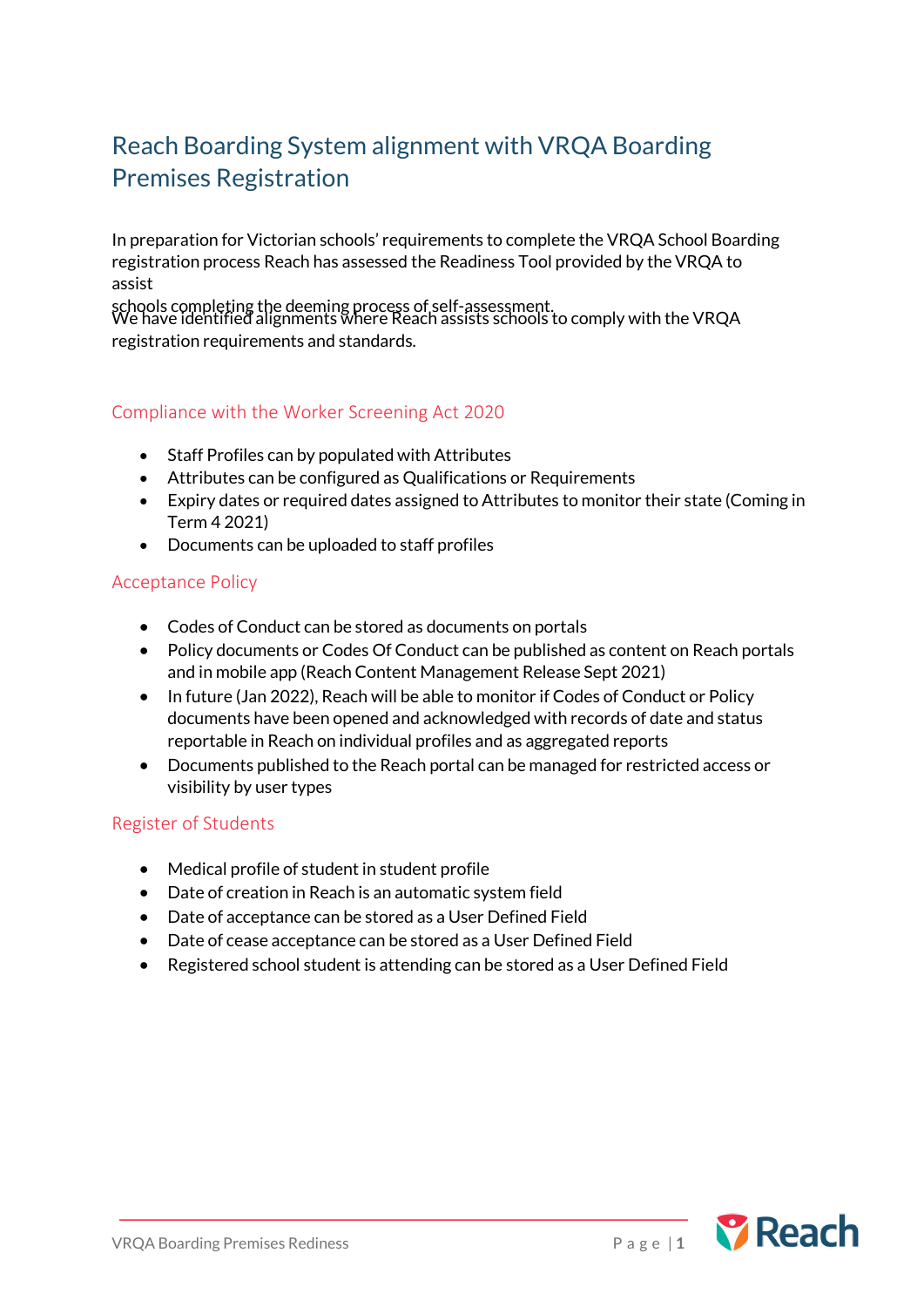# Record of location of students

- Kiosk screen, SISO records, Leave and Rollcalls provide details complete records of student movements and status
- SISO reports can provide historic records of all movements by individuals or groups of students
- Student daily timeline shows the location status of a student for any day on their life at the school, it also shows all activities that a student has been involved in for the day (movements, rollcalls, pastoral records, etc)
- SISO timeline shows the location status of a student for any day in their life at the school in addition to any other students who were at the same location at the same time
- Leave reports show the completed formal request and approval of all leave
- Audit log report shows complete details of all leave items including full details of all notifications sent to parents & guardians, the delivery status of the notification, whether it was opened or clicked and the IP address where these activities occurred.
- Reach applies sign in and sign out protocols as required by the school. This can include requirements for students to be signed in or out by staff members for all location movements

# Duty of Care

- Anaphylaxis management policy
- Medical conditions of students can be stored in student profiles
- User Defined Fields can be used to provide visibility of this medical state to all staff in Kiosk screens
- Sticky Notes can be used to ensure there is a compulsory medical check of student at every sign in or sign out on Reach Kiosks (eg: confirm student has their Epipen or Ventilator with them before sign out)

# Emergency Management Plan

- Reach maintains a list of all contacts for students, including parents, guardians and Emergency Contacts
- Emergency activation shares an immediate list to all staff the details of all students, their last known location and their contact details
- Maps can be uploaded to Reach as documents and shared using Content Management module
- Reach Response (available in Nov 2021) will enable individual response plans to be configured in Reach including notification profiles for all members of the boarding community and external contacts (eg: Emergency Services)
- Reach Response will enable GPS tracking of individuals in an emergency to monitor or confirm their safety

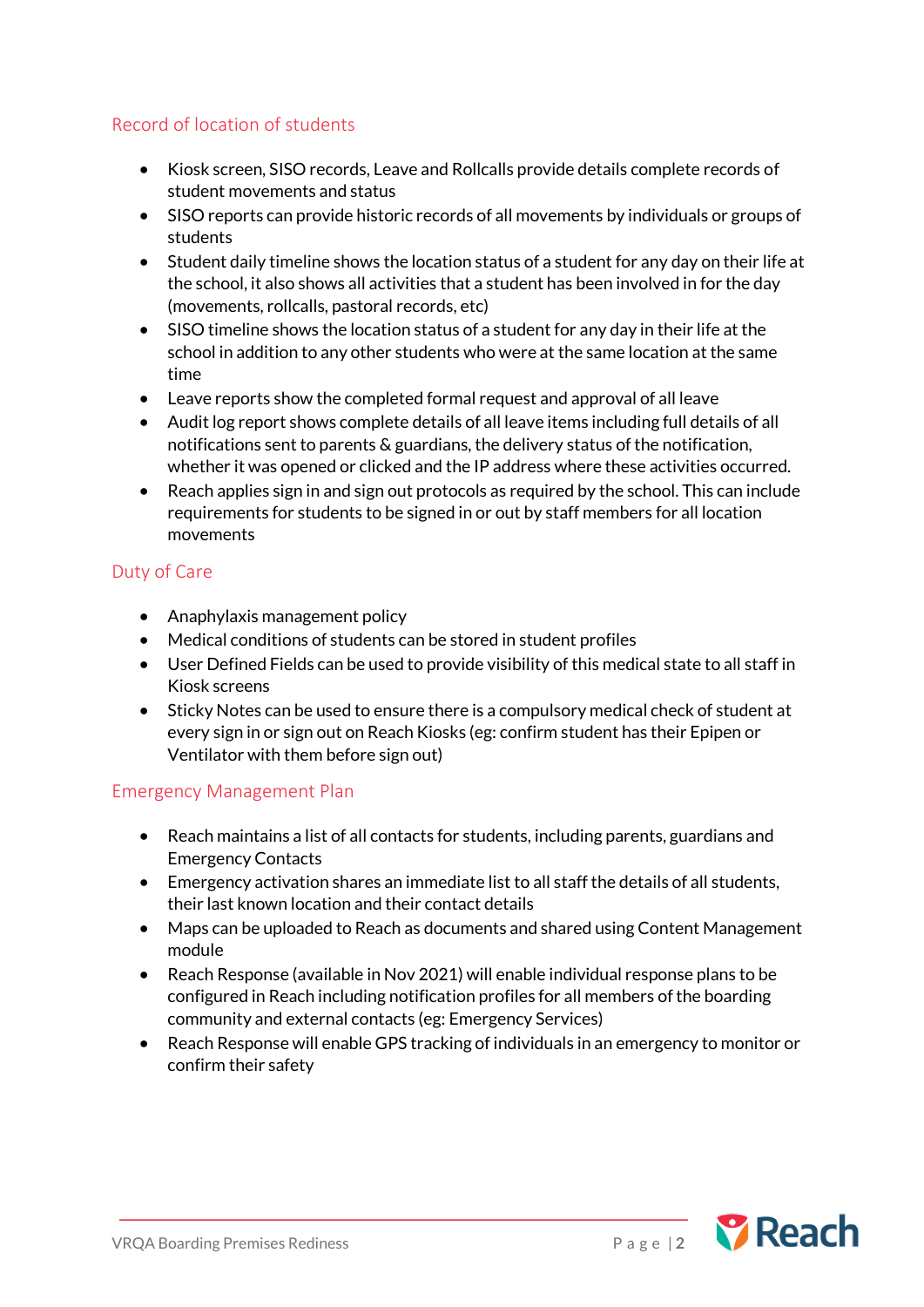# Student Behaviour Management (discipline)

- Pastoral records by category can be stored in Reach
- Pastoral points can be used to monitor or score behaviour over time
- Restrictions & gating allow for leave restrictions, device confiscations, detentions, etc to be applied and monitored

#### Anti-bullying and harassment

- Content Management module allows for publishing of policy documents
- Lists module can be used to create a form for submission by students that will notify staff

#### On site supervision arrangements

- Staff Kiosk can monitor staff who are On Duty or Off Duty status
- Rostering module being published in Oct 2021 will provide for detailed staff scheduling and time recording
- SISO rules, Leave approval rules apply supervision protocols for location movements and leave approvals

#### Offsite supervision

- Leave requests include Host records, approvals and contact details
- Recreation Events manager can record recreation event supervisor details, provide lists of students attending the recreation events and record rollcalls at the recreation events
- Leave request notifications ensure details of leave events can be shared with all stakeholders
- Return time tracking and late return tracking of student on leave. Late return alerts on Kiosk screen and Airport screen
- Confirmations feature in Leave is being released in Term 4. This is designed for unaccompanied student travel and will prompt students, parents or hosts for a confirmation that there is safe arrival or pickup of student (eg: Has you flight arrived safely?, Have you collected Student from Airport?)
- Safe Travel Plans module being added to Reach Voyage module for the automatic generation of Safe Travel Plans (Oct 2021)

#### Accident and Incident register

• Pastoral notes or Medical notes can be used to record accidents or incidents